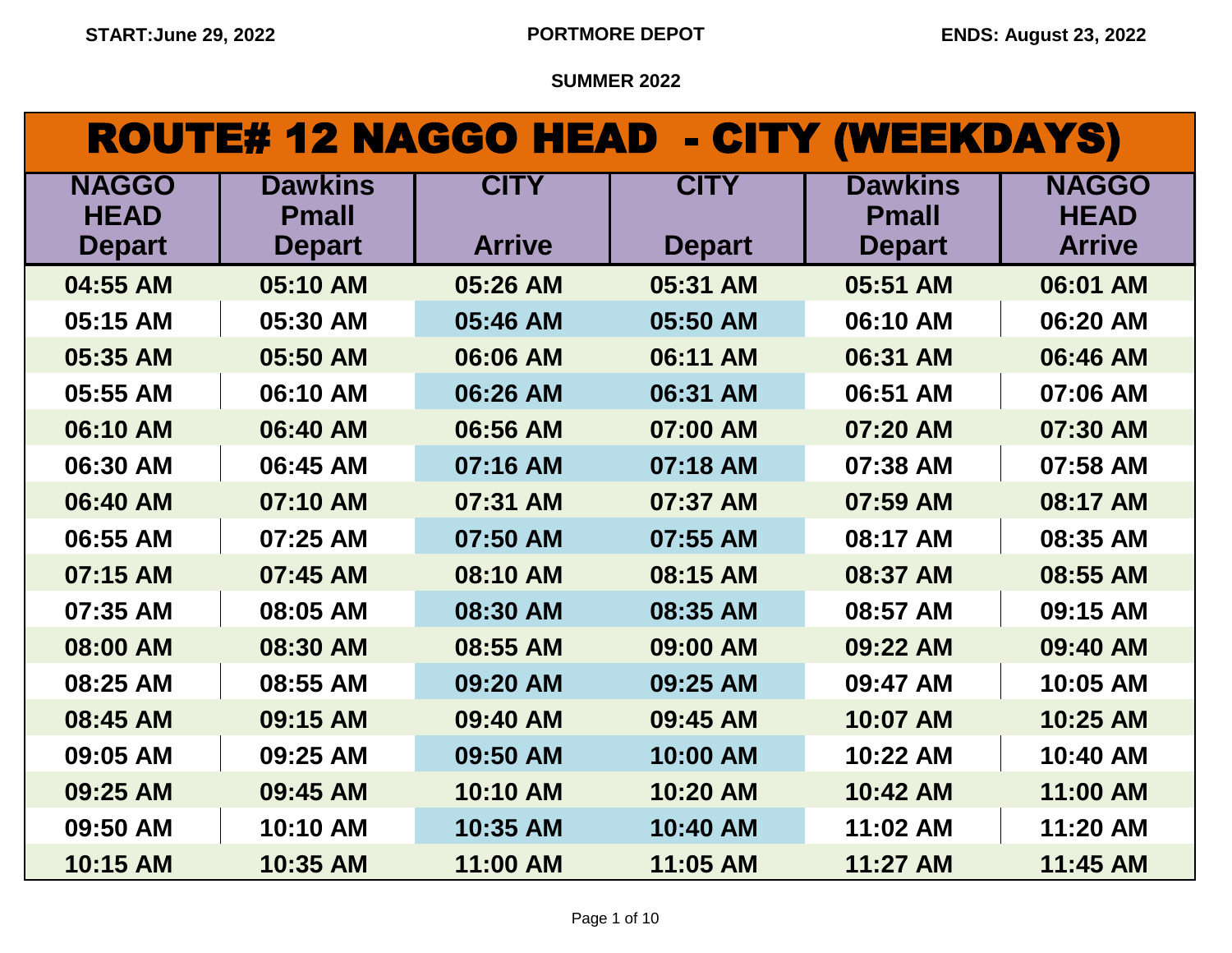| 10:35 AM | 10:55 AM | 11:20 AM | 11:25 AM | 11:47 AM | 12:05 PM |
|----------|----------|----------|----------|----------|----------|
| 10:50 AM | 11:15 AM | 11:43 AM | 11:48 AM | 12:10 PM | 12:28 PM |
| 11:10 AM | 11:35 AM | 12:03 PM | 12:08 PM | 12:30 PM | 12:48 PM |
| 11:30 AM | 11:55 AM | 12:23 PM | 12:28 PM | 12:50 PM | 01:08 PM |
| 11:50 AM | 12:15 PM | 12:43 PM | 12:48 PM | 01:10 PM | 01:28 PM |
| 12:10 PM | 12:35 PM | 01:03 PM | 01:08 PM | 01:30 PM | 01:48 PM |
| 12:35 PM | 01:00 PM | 01:28 PM | 01:33 PM | 01:55 PM | 02:13 PM |
| 12:55 PM | 01:20 PM | 01:48 PM | 01:53 PM | 02:15 PM | 02:33 PM |
| 01:15 PM | 01:40 PM | 02:05 PM | 02:15 PM | 02:37 PM | 02:55 PM |
| 01:35 PM | 02:00 PM | 02:35 PM | 02:40 PM | 03:02 PM | 03:20 PM |
| 02:00 PM | 02:25 PM | 03:00 PM | 03:05 PM | 03:27 PM | 03:45 PM |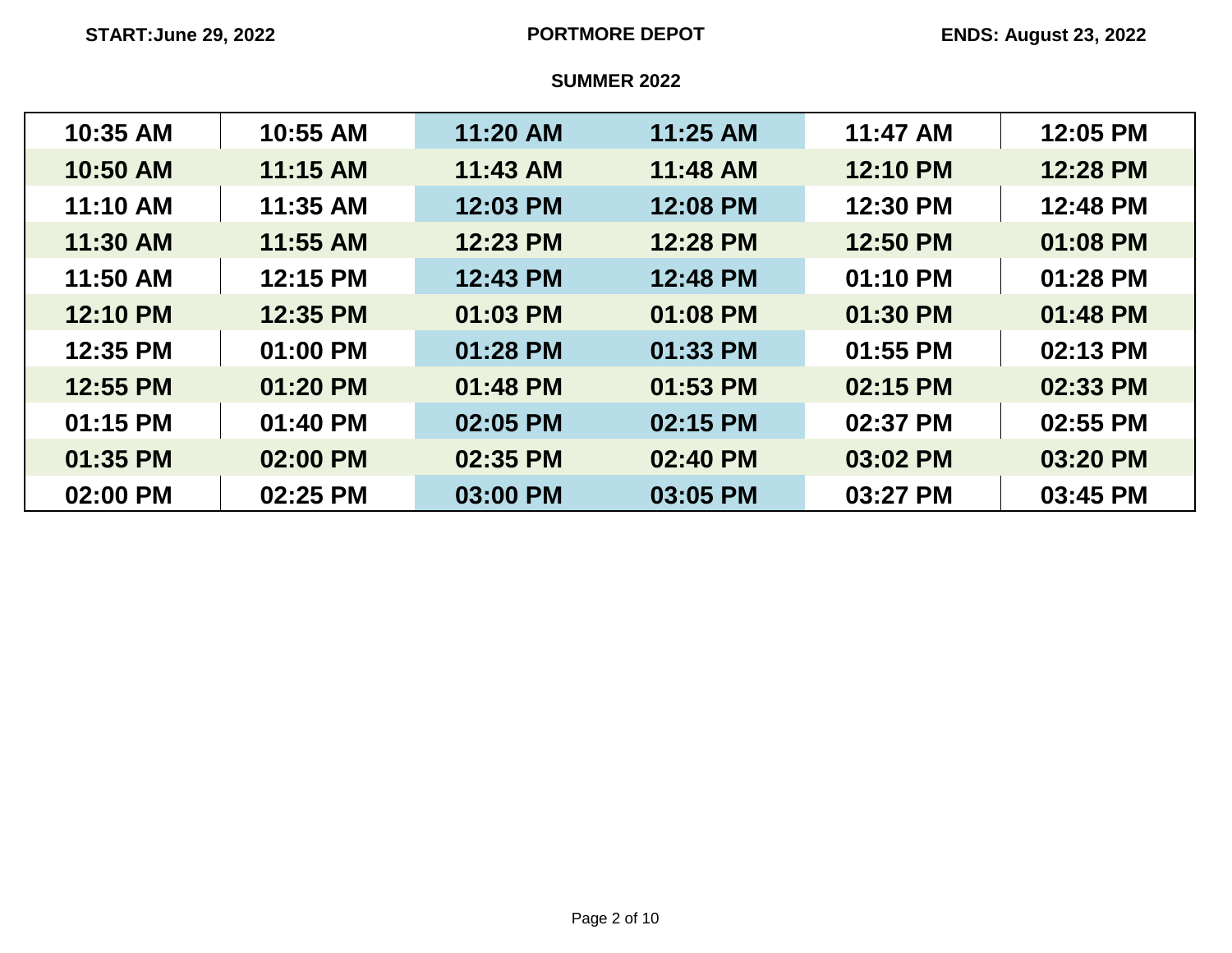| 02:15 PM | 02:40 PM | 03:15 PM | 03:20 PM | 03:42 PM | 04:00 PM |
|----------|----------|----------|----------|----------|----------|
| 02:35 PM | 03:00 PM | 03:35 PM | 03:40 PM | 04:02 PM | 04:20 PM |
| 03:00 PM | 03:25 PM | 04:00 PM | 04:05 PM | 04:27 PM | 04:45 PM |
| 03:25 PM | 03:50 PM | 04:25 PM | 04:30 PM | 04:52 PM | 05:10 PM |
| 03:50 PM | 04:15 PM | 04:50 PM | 04:55 PM | 05:17 PM | 05:35 PM |
| 04:10 PM | 04:35 PM | 05:10 PM | 05:15 PM | 05:37 PM | 05:55 PM |
| 04:30 PM | 04:55 PM | 05:30 PM | 05:35 PM | 05:57 PM | 06:15 PM |
| 04:55 PM | 05:20 PM | 05:55 PM | 06:00 PM | 06:22 PM | 06:40 PM |
| 05:20 PM | 05:45 PM | 06:15 PM | 06:20 PM | 06:42 PM | 07:00 PM |
| 05:45 PM | 06:10 PM | 06:40 PM | 06:45 PM | 07:07 PM | 07:25 PM |
| 06:05 PM | 06:30 PM | 07:00 PM | 07:05 PM | 07:27 PM | 07:45 PM |
| 06:25 PM | 06:50 PM | 07:20 PM | 07:23 PM | 07:45 PM | 08:03 PM |
| 06:50 PM | 07:15 PM | 07:45 PM | 07:55 PM | 08:17 PM | 08:35 PM |
| 07:15 PM | 07:40 PM | 08:10 PM | 08:15 PM | 08:37 PM | 08:55 PM |
| 07:35 PM | 08:00 PM | 08:30 PM | 08:35 PM | 08:57 PM | 09:15 PM |
| 07:50 PM | 08:15 PM | 08:45 PM | 08:48 PM | 09:10 PM | 09:28 PM |
| 08:50 PM | 09:15 PM | 09:50 PM | 10:00 PM | 10:22 PM | 10:40 PM |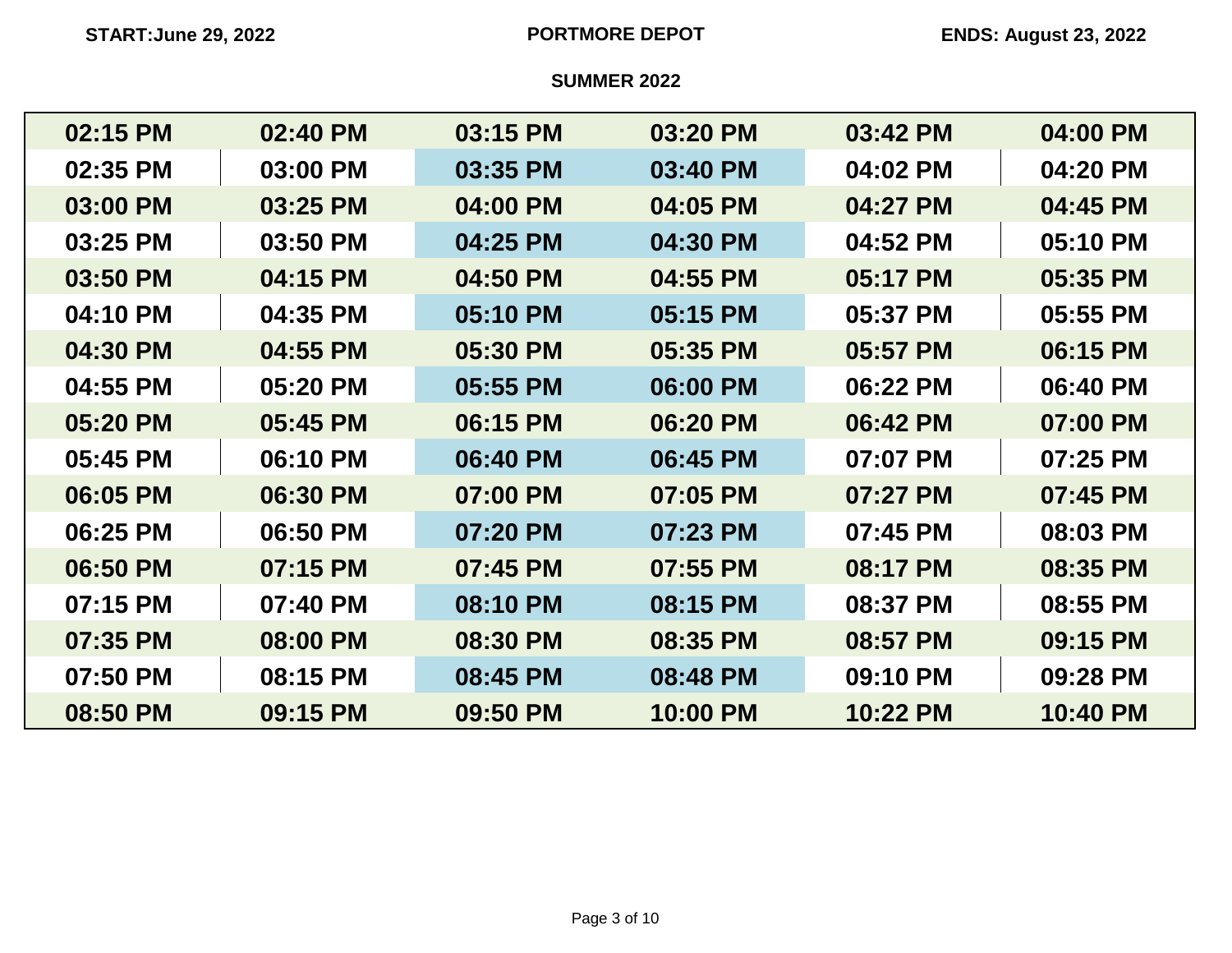# ROUTE# 12 NAGGO HEAD - CITY (SATURDAYS)

| <b>NAGGO</b><br><b>HEAD</b> | <b>Dawkins</b><br><b>Pmall</b> | <b>CITY</b>   | <b>CITY</b>   | <b>Dawkins</b><br><b>Pmall</b> | <b>NAGGO</b><br><b>HEAD</b> |
|-----------------------------|--------------------------------|---------------|---------------|--------------------------------|-----------------------------|
| <b>Depart</b>               | <b>Depart</b>                  | <b>Arrive</b> | <b>Depart</b> | <b>Depart</b>                  | <b>Arrive</b>               |
| 05:10 AM                    | 05:20 AM                       | 05:50 AM      | 06:00 AM      | 06:30 AM                       | 06:45 AM                    |
| 05:35 AM                    | 05:50 AM                       | 06:20 AM      | 06:25 AM      | 06:55 AM                       | 07:10 AM                    |
| 05:50 AM                    | 06:05 AM                       | 06:35 AM      | 06:40 AM      | 07:10 AM                       | 07:25 AM                    |
| 06:00 AM                    | 06:15 AM                       | 06:45 AM      | 06:50 AM      | 07:20 AM                       | 07:35 AM                    |
| 06:25 AM                    | 06:40 AM                       | 07:10 AM      | 07:15 AM      | 07:45 AM                       | 08:00 AM                    |
| 06:50 AM                    | 07:05 AM                       | 07:35 AM      | 07:40 AM      | 08:10 AM                       | 08:25 AM                    |
| 07:15 AM                    | 07:30 AM                       | 08:00 AM      | 08:05 AM      | 08:35 AM                       | 08:50 AM                    |
| 07:30 AM                    | 07:45 AM                       | 08:15 AM      | 08:20 AM      | 08:50 AM                       | 09:05 AM                    |
| 07:45 AM                    | 08:00 AM                       | 08:30 AM      | 08:35 AM      | 09:10 AM                       | 09:25 AM                    |
| 08:05 AM                    | 08:20 AM                       | 08:50 AM      | 08:55 AM      | 09:30 AM                       | 09:45 AM                    |
| 08:30 AM                    | 08:45 AM                       | 09:15 AM      | 09:20 AM      | 09:55 AM                       | 10:10 AM                    |
| 08:55 AM                    | 09:15 AM                       | 09:45 AM      | 09:50 AM      | 10:25 AM                       | 10:40 AM                    |
| 09:10 AM                    | 09:30 AM                       | 10:00 AM      | 10:05 AM      | 10:40 AM                       | 10:55 AM                    |
| 09:25 AM                    | 09:45 AM                       | 10:15 AM      | 10:20 AM      | 10:55 AM                       | 11:10 AM                    |
| 09:50 AM                    | 10:10 AM                       | 10:40 AM      | 10:45 AM      | 11:20 AM                       | 11:35 AM                    |
| 10:15 AM                    | 10:35 AM                       | 11:05 AM      | 11:10 AM      | 11:45 AM                       | 12:00 PM                    |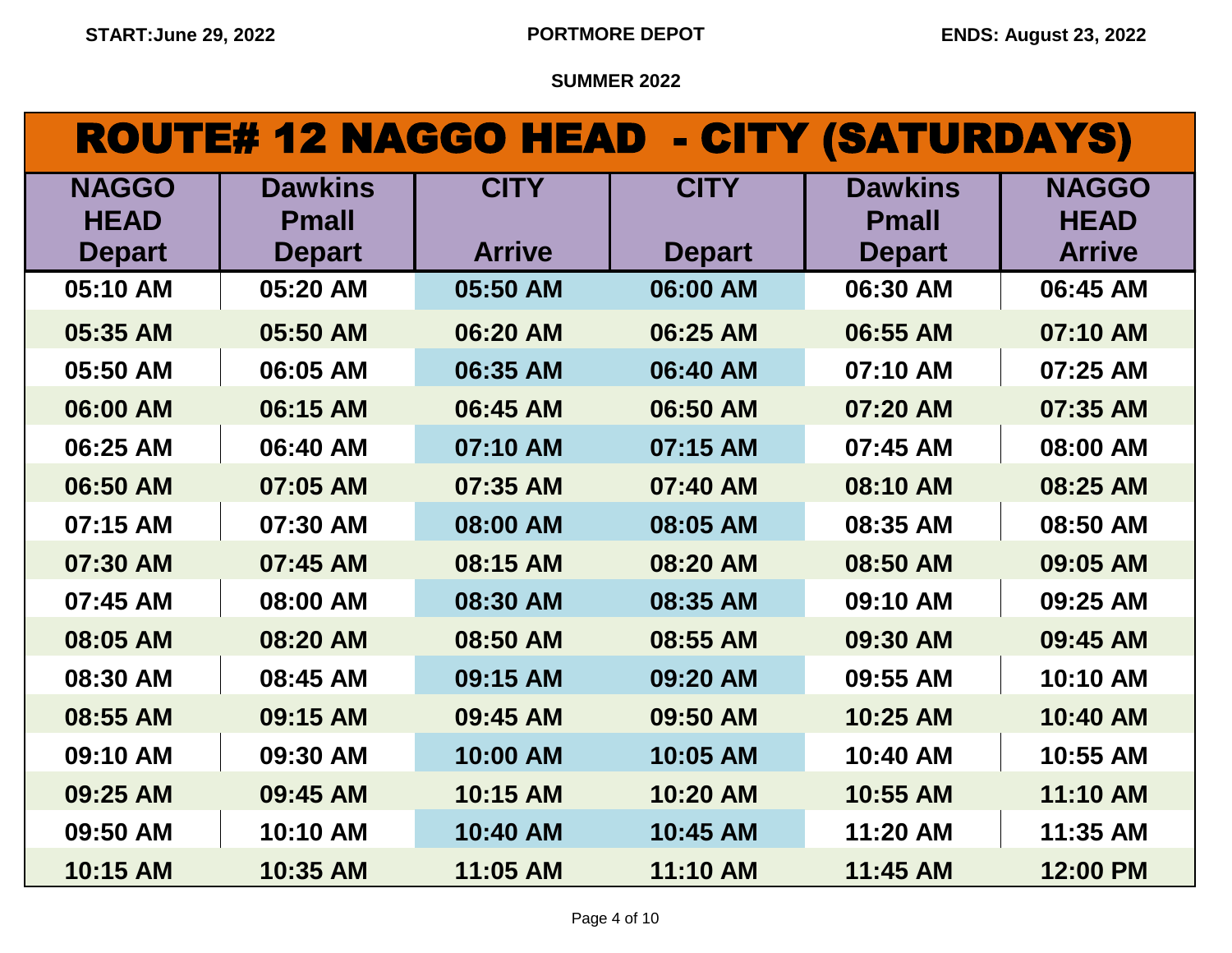| 10:40 AM | 11:00 AM | 11:30 AM | 11:35 AM | 12:10 PM | 12:25 PM |
|----------|----------|----------|----------|----------|----------|
| 11:00 AM | 11:20 AM | 11:50 AM | 11:55 AM | 12:30 PM | 12:45 PM |
| 11:15 AM | 11:35 AM | 12:05 PM | 12:10 PM | 12:45 PM | 01:00 PM |
| 11:35 AM | 11:55 AM | 12:25 PM | 12:30 PM | 01:10 PM | 01:25 PM |
| 12:00 PM | 12:20 PM | 12:50 PM | 01:00 PM | 01:40 PM | 01:55 PM |
| 12:30 PM | 12:50 PM | 01:20 PM | 01:30 PM | 02:10 PM | 02:25 PM |
| 12:45 PM | 01:05 PM | 01:35 PM | 01:45 PM | 02:25 PM | 02:40 PM |
| 01:00 PM | 01:20 PM | 01:50 PM | 02:00 PM | 02:40 PM | 02:55 PM |
| 01:25 PM | 01:45 PM | 02:15 PM | 02:25 PM | 03:05 PM | 03:20 PM |
| 01:55 PM | 02:15 PM | 02:45 PM | 02:55 PM | 03:35 PM | 03:50 PM |
| 02:25 PM | 02:45 PM | 03:15 PM | 03:25 PM | 04:00 PM | 04:15 PM |
| 02:40 PM | 03:00 PM | 03:30 PM | 03:40 PM | 04:10 PM | 04:25 PM |
| 02:55 PM | 03:15 PM | 03:45 PM | 03:50 PM | 04:20 PM | 04:35 PM |
| 03:20 PM | 03:40 PM | 04:10 PM | 04:15 PM | 04:45 PM | 05:00 PM |
| 03:50 PM | 04:10 PM | 04:40 PM | 04:45 PM | 05:15 PM | 05:30 PM |
| 04:15 PM | 04:35 PM | 05:05 PM | 05:10 PM | 05:40 PM | 05:55 PM |
| 04:30 PM | 04:50 PM | 05:20 PM | 05:25 PM | 05:55 PM | 06:10 PM |
| 04:45 PM | 05:05 PM | 05:35 PM | 05:40 PM | 06:10 PM | 06:25 PM |
| 05:05 PM | 05:25 PM | 05:55 PM | 06:00 PM | 06:30 PM | 06:45 PM |
| 05:35 PM | 05:55 PM | 06:25 PM | 06:40 PM | 07:10 PM | 07:25 PM |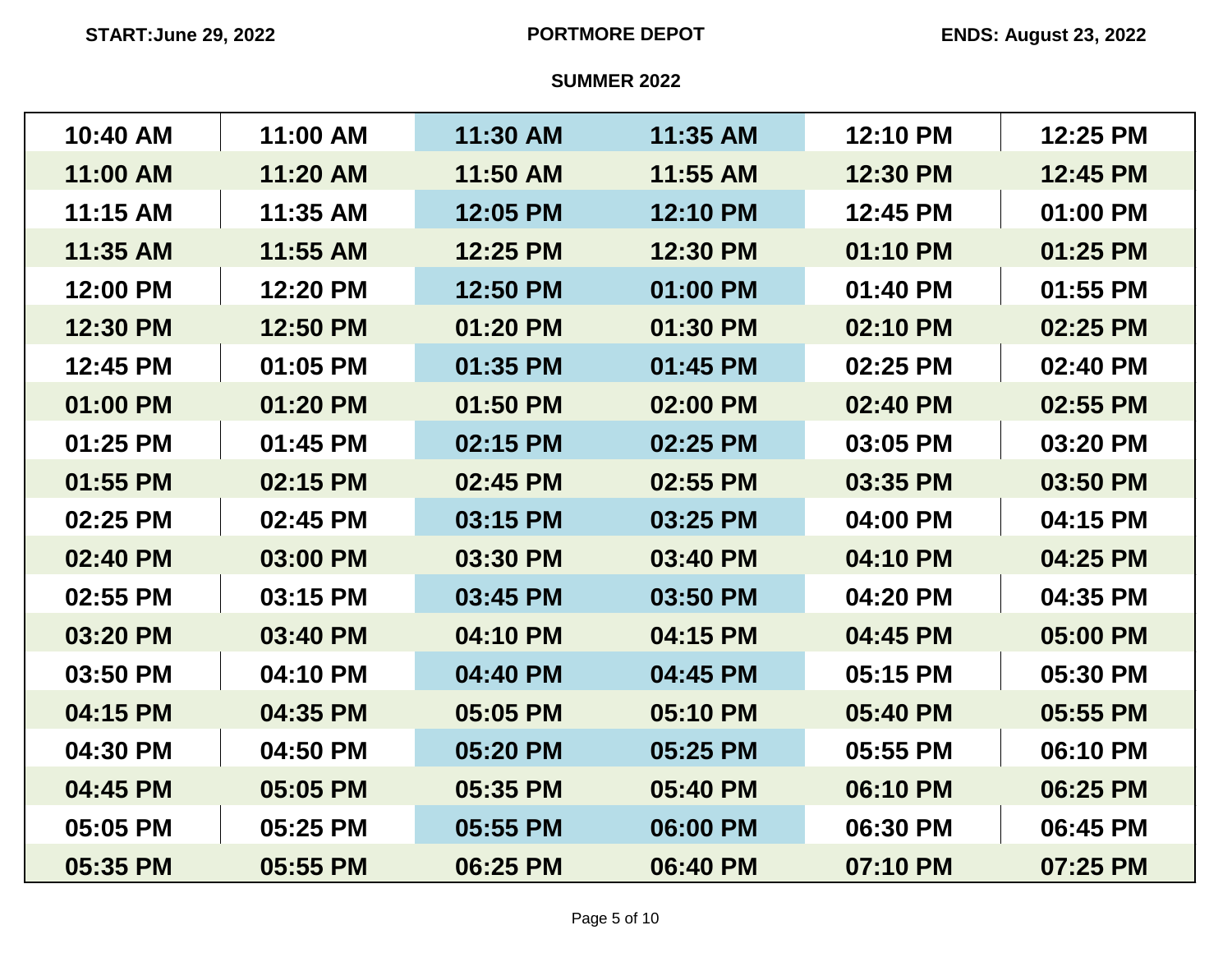| 06:00 PM | 06:20 PM | 06:50 PM | 07:05 PM | 07:35 PM | 07:50 PM |
|----------|----------|----------|----------|----------|----------|
| 06:25 PM | 06:45 PM | 07:15 PM | 07:35 PM | 08:05 PM | 08:20 PM |
| 06:40 PM | 07:00 PM | 07:30 PM | 07:45 PM | 08:15 PM | 08:30 PM |
| 07:00 PM | 07:20 PM | 07:50 PM | 08:05 PM | 08:35 PM | 08:50 PM |
| 07:45 PM | 08:00 PM | 08:30 PM | 08:50 PM | 09:20 PM | 09:35 PM |
| 08:15 PM | 08:30 PM | 09:00 PM | 09:20 PM | 09:50 PM | 10:05 PM |
| 08:40 PM | 08:55 PM | 09:25 PM | 09:35 PM | 10:05 PM | 10:20 PM |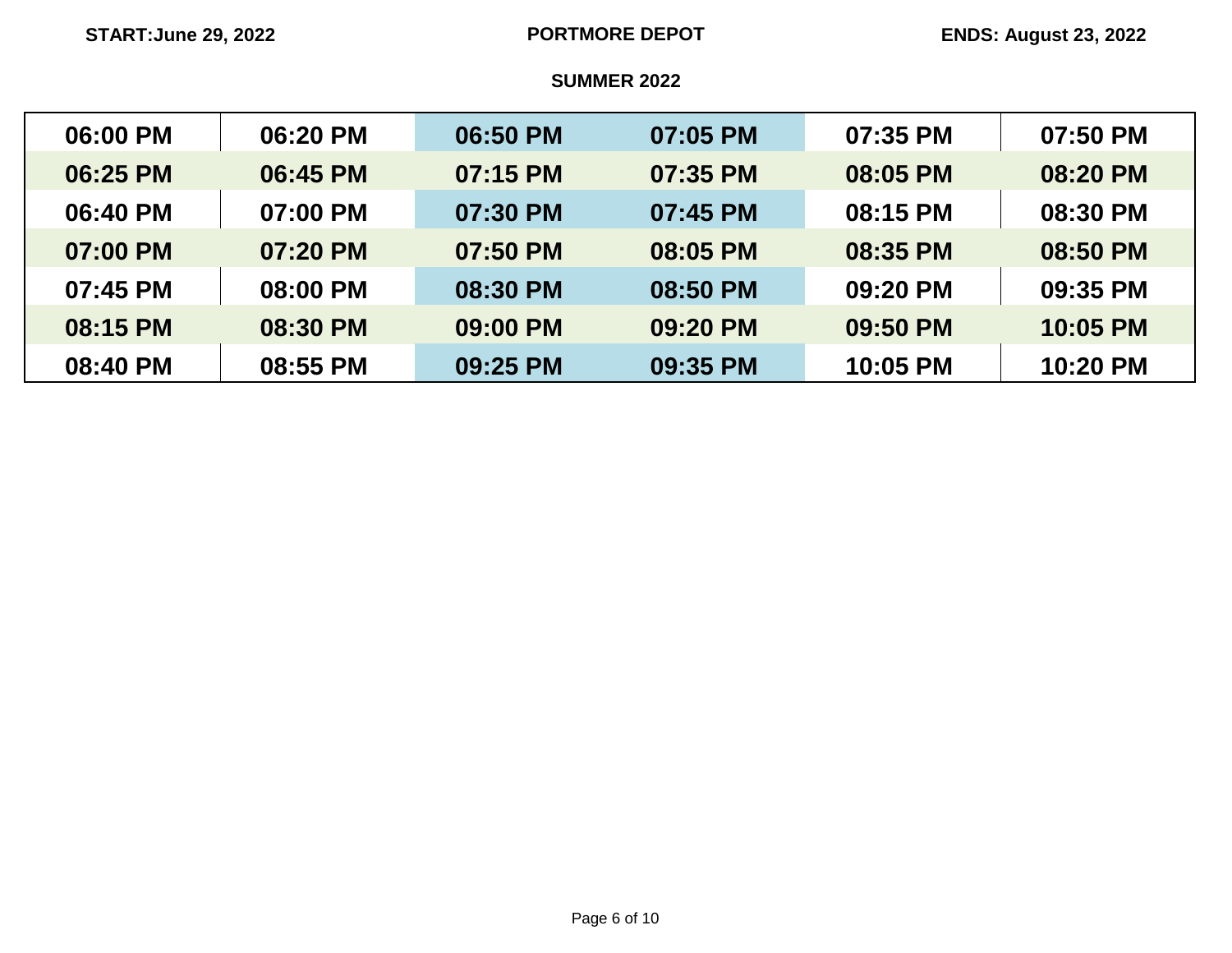| ROUTE# 12 NAGGO HEAD - CITY (SUNDAYS) |                                |               |               |                                |                             |
|---------------------------------------|--------------------------------|---------------|---------------|--------------------------------|-----------------------------|
| <b>NAGGO</b><br><b>HEAD</b>           | <b>Dawkins</b><br><b>Pmall</b> | <b>CITY</b>   | <b>CITY</b>   | <b>Dawkins</b><br><b>Pmall</b> | <b>NAGGO</b><br><b>HEAD</b> |
| <b>Depart</b>                         | <b>Depart</b>                  | <b>Arrive</b> | <b>Depart</b> | <b>Depart</b>                  | <b>Arrive</b>               |
| 05:40 AM                              | 06:10 AM                       | 06:30 AM      | 06:40 AM      | 07:00 AM                       | 07:30 AM                    |
| 06:20 AM                              | 06:50 AM                       | 07:10 AM      | 07:20 AM      | 07:40 AM                       | 08:10 AM                    |
| 07:00 AM                              | 07:30 AM                       | 07:50 AM      | 08:00 AM      | 08:20 AM                       | 08:50 AM                    |
| 07:40 AM                              | 08:10 AM                       | 08:30 AM      | 08:40 AM      | 09:00 AM                       | 09:30 AM                    |
| 08:20 AM                              | 08:50 AM                       | 09:10 AM      | 09:20 AM      | 09:40 AM                       | 10:10 AM                    |
| 09:00 AM                              | 09:30 AM                       | 09:50 AM      | 10:00 AM      | 10:20 AM                       | 10:50 AM                    |
| 09:40 AM                              | 10:10 AM                       | 10:30 AM      | 10:40 AM      | 11:00 AM                       | 11:30 AM                    |
| 10:20 AM                              | 10:50 AM                       | 11:10 AM      | 11:20 AM      | 11:40 AM                       | 12:10 PM                    |
| 11:00 AM                              | 11:30 AM                       | 11:50 AM      | 12:00 PM      | 12:20 PM                       | 12:50 PM                    |
| 11:40 AM                              | 12:10 PM                       | 12:30 PM      | 12:40 PM      | 01:00 PM                       | 01:30 PM                    |
| 12:20 PM                              | 12:50 PM                       | 01:10 PM      | 01:20 PM      | 01:40 PM                       | 02:10 PM                    |
| 01:00 PM                              | 01:30 PM                       | 01:50 PM      | 02:00 PM      | 02:20 PM                       | 02:50 PM                    |
| 01:40 PM                              | 02:10 PM                       | 02:30 PM      | 02:40 PM      | 03:00 PM                       | 03:30 PM                    |
| 02:20 PM                              | 02:50 PM                       | 03:10 PM      | 03:20 PM      | 03:40 PM                       | 04:10 PM                    |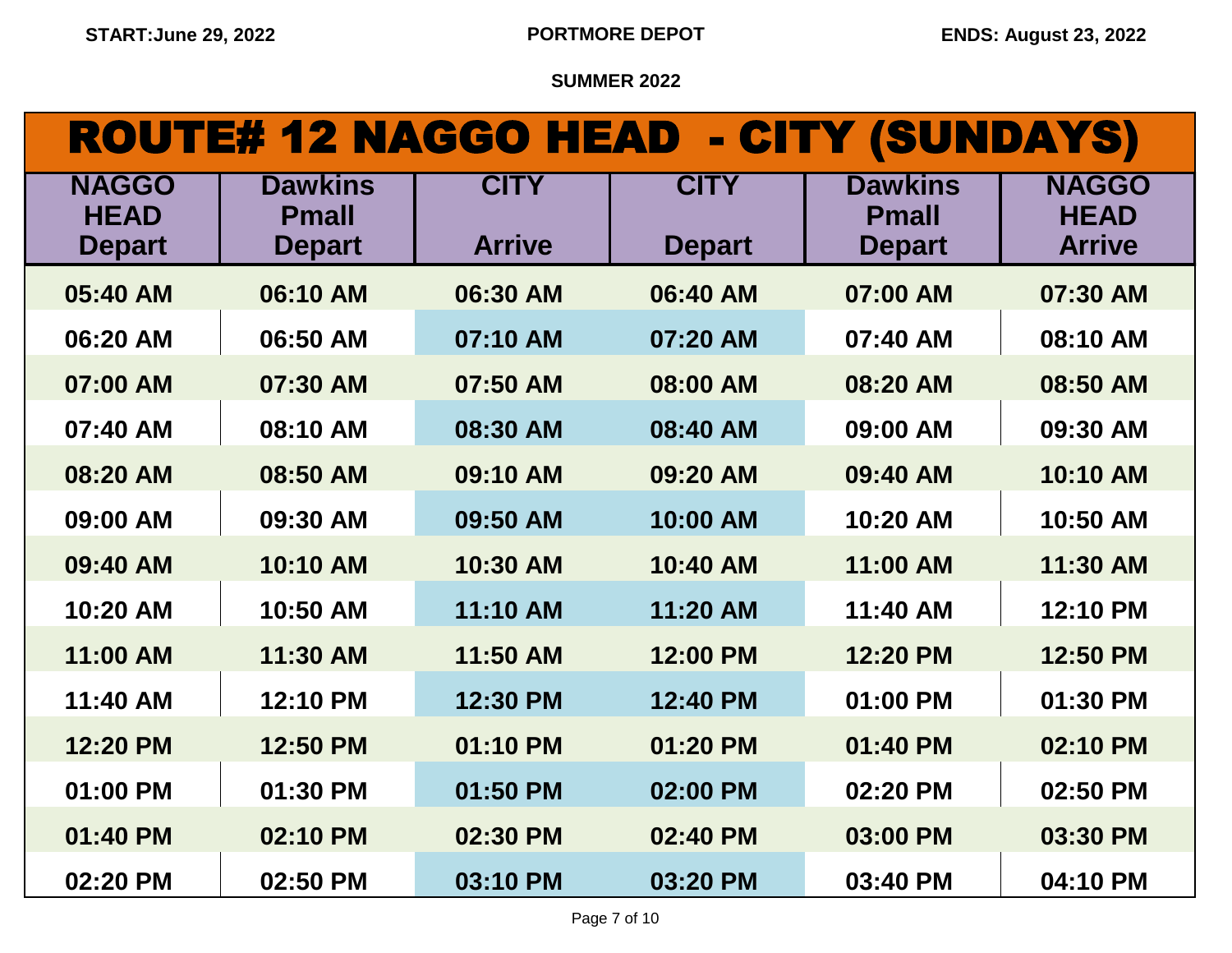| 03:00 PM | 03:30 PM | 03:50 PM | 04:00 PM | 04:20 PM | 04:50 PM |
|----------|----------|----------|----------|----------|----------|
| 03:40 PM | 04:10 PM | 04:30 PM | 04:40 PM | 05:00 PM | 05:30 PM |
| 04:20 PM | 04:50 PM | 05:10 PM | 05:20 PM | 05:40 PM | 06:10 PM |
| 05:00 PM | 05:30 PM | 05:50 PM | 06:00 PM | 06:20 PM | 06:50 PM |
| 05:40 PM | 06:10 PM | 06:30 PM | 06:40 PM | 07:00 PM | 07:30 PM |
| 06:20 PM | 06:50 PM | 07:10 PM | 07:25 PM | 07:45 PM | 08:15 PM |
| 07:00 PM | 07:30 PM | 07:50 PM | 08:00 PM | 08:20 PM | 08:50 PM |
| 07:40 PM | 08:10 PM | 08:30 PM | 08:40 PM | 09:00 PM | 09:30 PM |
| 08:25 PM | 08:55 PM | 09:15 PM | 09:25 PM | 09:45 PM | 10:15 PM |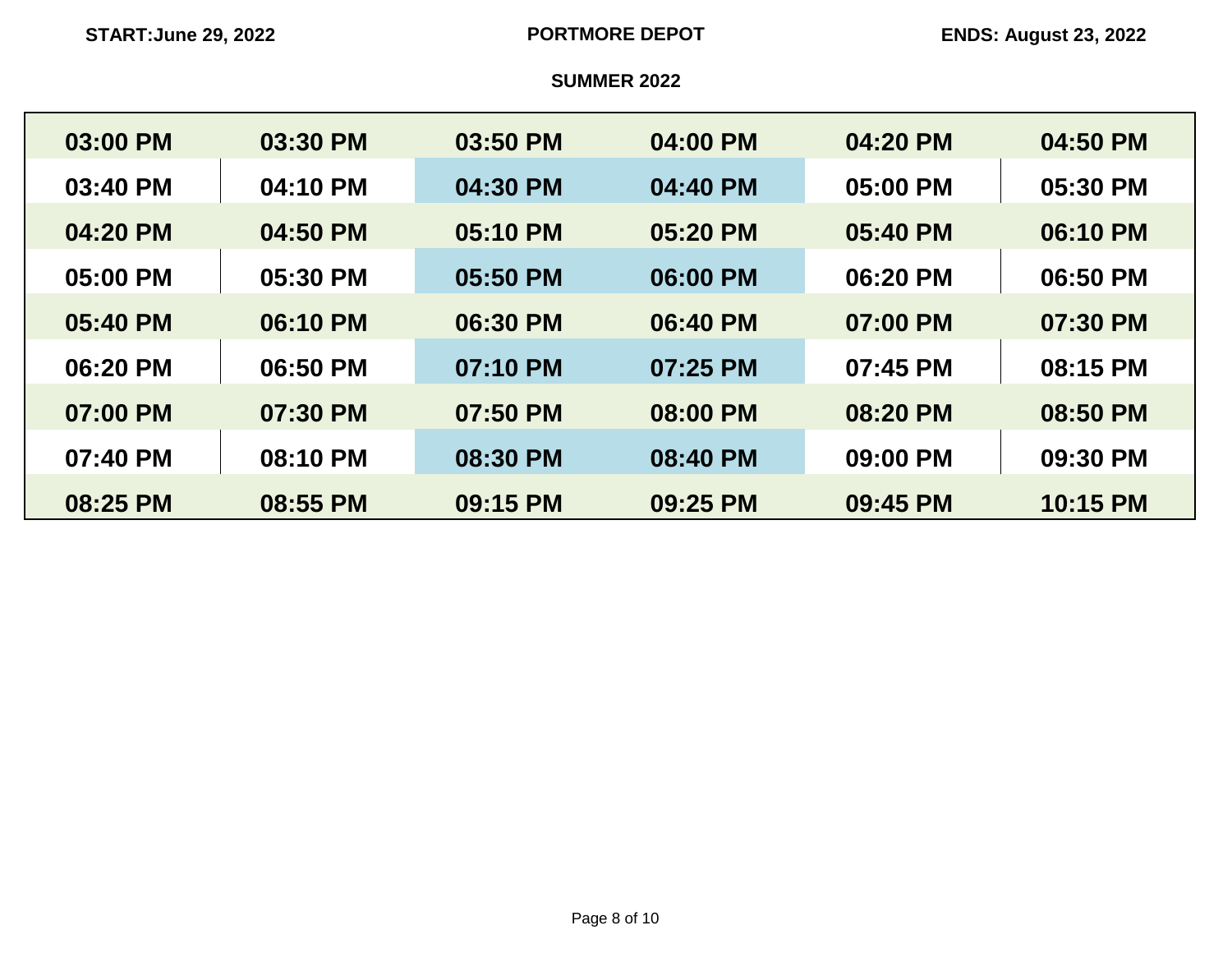| <b>ROUTE# 12 NAGGO HEAD - CITY (PUBLIC HOLIDAYS)</b> |                                |               |               |                                |                             |
|------------------------------------------------------|--------------------------------|---------------|---------------|--------------------------------|-----------------------------|
| <b>NAGGO</b><br><b>HEAD</b>                          | <b>Dawkins</b><br><b>Pmall</b> | <b>CITY</b>   | <b>CITY</b>   | <b>Dawkins</b><br><b>Pmall</b> | <b>NAGGO</b><br><b>HEAD</b> |
| <b>Depart</b>                                        | <b>Depart</b>                  | <b>Arrive</b> | <b>Depart</b> | <b>Depart</b>                  | <b>Arrive</b>               |
| 05:40 AM                                             | 06:10 AM                       | 06:30 AM      | 06:40 AM      | 07:00 AM                       | 07:30 AM                    |
| 06:20 AM                                             | 06:50 AM                       | 07:10 AM      | 07:20 AM      | 07:40 AM                       | 08:10 AM                    |
| 07:00 AM                                             | 07:30 AM                       | 07:50 AM      | 08:00 AM      | 08:20 AM                       | 08:50 AM                    |
| 07:40 AM                                             | 08:10 AM                       | 08:30 AM      | 08:40 AM      | 09:00 AM                       | 09:30 AM                    |
| 08:20 AM                                             | 08:50 AM                       | 09:10 AM      | 09:20 AM      | 09:40 AM                       | 10:10 AM                    |
| 09:00 AM                                             | 09:30 AM                       | 09:50 AM      | 10:00 AM      | 10:20 AM                       | 10:50 AM                    |
| 09:40 AM                                             | 10:10 AM                       | 10:30 AM      | 10:40 AM      | 11:00 AM                       | 11:30 AM                    |
| 10:20 AM                                             | 10:50 AM                       | 11:10 AM      | 11:20 AM      | 11:40 AM                       | 12:10 PM                    |
| 11:00 AM                                             | 11:30 AM                       | 11:50 AM      | 12:00 PM      | 12:20 PM                       | 12:50 PM                    |
| 11:40 AM                                             | 12:10 PM                       | 12:30 PM      | 12:40 PM      | 01:00 PM                       | 01:30 PM                    |
| 12:20 PM                                             | 12:50 PM                       | 01:10 PM      | 01:20 PM      | 01:40 PM                       | 02:10 PM                    |
| 01:00 PM                                             | 01:30 PM                       | 01:50 PM      | 02:00 PM      | 02:20 PM                       | 02:50 PM                    |
| 01:40 PM                                             | 02:10 PM                       | 02:30 PM      | 02:40 PM      | 03:00 PM                       | 03:30 PM                    |
| 02:20 PM                                             | 02:50 PM                       | 03:10 PM      | 03:20 PM      | 03:40 PM                       | 04:10 PM                    |